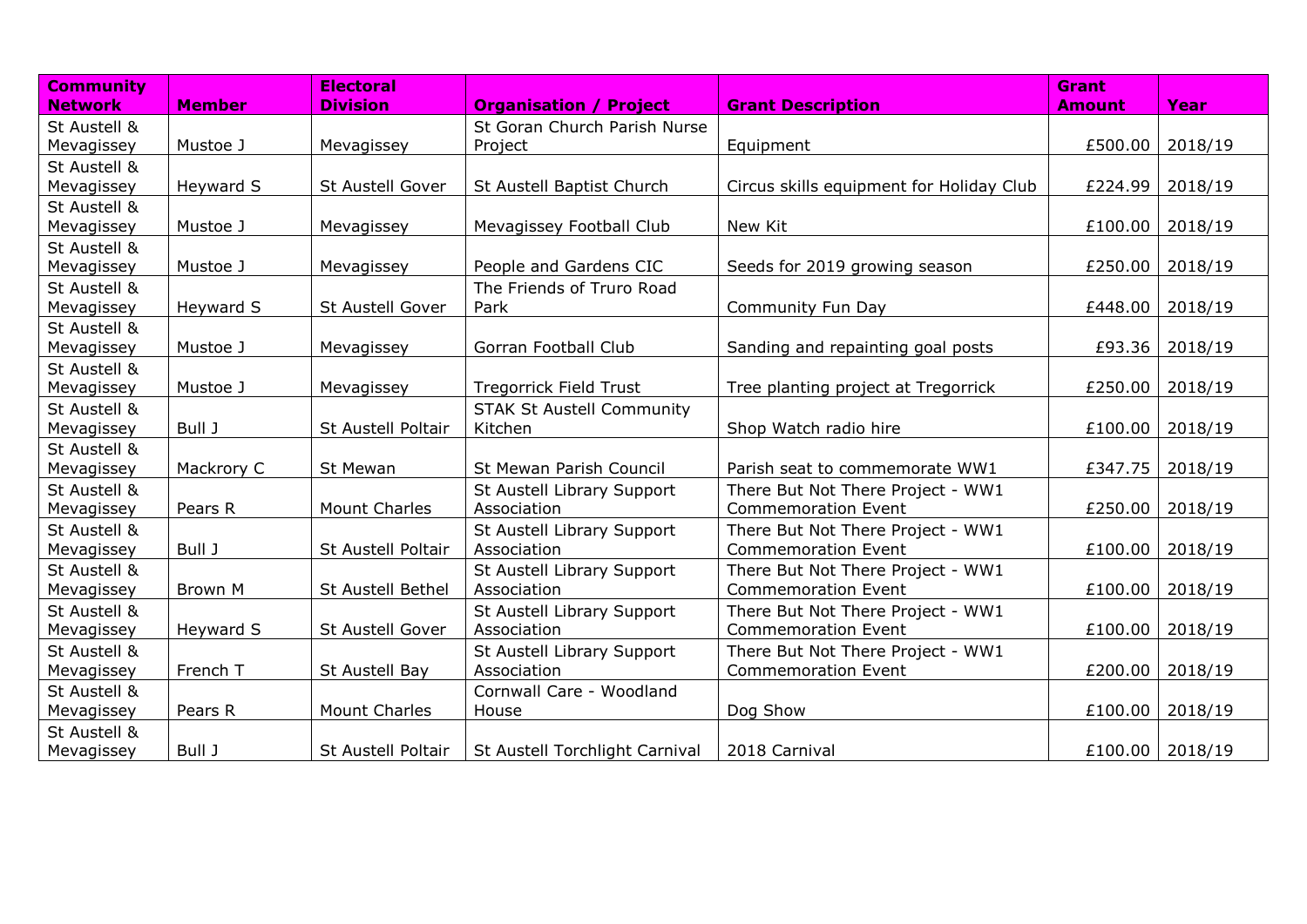| St Austell & |            |                         |                                 |                                      |         |         |
|--------------|------------|-------------------------|---------------------------------|--------------------------------------|---------|---------|
| Mevagissey   | Pears R    | <b>Mount Charles</b>    | St Austell Torchlight Carnival  | 2018 Carnival                        | £200.00 | 2018/19 |
| St Austell & |            |                         |                                 |                                      |         |         |
| Mevagissey   | Mustoe J   | Mevagissey              | St Austell Torchlight Carnival  | 2018 Carnival                        | £106.00 | 2018/19 |
| St Austell & |            |                         |                                 |                                      |         |         |
| Mevagissey   | Heyward S  | <b>St Austell Gover</b> | St Austell Torchlight Carnival  | 2018 Carnival                        | £250.00 | 2018/19 |
| St Austell & |            |                         |                                 |                                      |         |         |
| Mevagissey   | French T   | St Austell Bay          | St Austell Torchlight Carnival  | 2018 Carnival                        | £200.00 | 2018/19 |
| St Austell & |            |                         |                                 |                                      |         |         |
| Mevagissey   | Bull J     | St Austell Poltair      | Cornwall Pride CIC              | Cornwall Pride 2018                  | £50.00  | 2018/19 |
| St Austell & |            |                         |                                 |                                      |         |         |
| Mevagissey   | Heyward S  | St Austell Gover        | <b>Counsellors Together CIC</b> | Training Centre - Mental Health      | £150.00 | 2018/19 |
| St Austell & |            |                         |                                 |                                      |         |         |
| Mevagissey   | Brown M    | St Austell Bethel       | Counsellors Together CIC        | Training Centre - Mental Health      | £100.00 | 2018/19 |
| St Austell & |            |                         |                                 |                                      |         |         |
| Mevagissey   | Pears R    | <b>Mount Charles</b>    | <b>Counsellors Together CIC</b> | Training Centre - Mental Health      | £100.00 | 2018/19 |
| St Austell & |            |                         |                                 |                                      |         |         |
| Mevagissey   | Bull J     | St Austell Poltair      | <b>Counsellors Together CIC</b> | Training Centre - Mental Health      | £100.00 | 2018/19 |
| St Austell & |            |                         |                                 |                                      |         |         |
| Mevagissey   | French T   | St Austell Bay          | Counsellors Together CIC        | Training Centre - Mental Health      | £100.00 | 2018/19 |
| St Austell & |            |                         |                                 |                                      |         |         |
| Mevagissey   | Mackrory C | St Mewan                | Plastic Free St Austell         | Plastic Free St Austell Launch Event | £50.00  | 2018/19 |
| St Austell & |            |                         |                                 |                                      |         |         |
| Mevagissey   | Bull J     | St Austell Poltair      | Plastic Free St Austell         | Plastic Free St Austell Launch Event | £35.00  | 2018/19 |
| St Austell & |            |                         |                                 |                                      |         |         |
| Mevagissey   | Mustoe J   | Mevagissey              | Plastic Free St Austell         | Plastic Free St Austell Launch Event | £37.71  | 2019/19 |
| St Austell & |            |                         |                                 |                                      |         |         |
| Mevagissey   | Pears R    | <b>Mount Charles</b>    | Plastic Free St Austell         | Plastic Free St Austell Launch Event | £25.00  | 2018/19 |
| St Austell & |            |                         |                                 |                                      |         |         |
| Mevagissey   | Heyward S  | St Austell Gover        | Plastic Free St Austell         | Plastic Free St Austell Launch Event | £20.00  | 2018/19 |
| St Austell & |            |                         |                                 |                                      |         |         |
| Mevagissey   | French T   | St Austell Bay          | Plastic Free St Austell         | Plastic Free St Austell Launch Event | £50.00  | 2018/19 |
| St Austell & |            |                         |                                 | Whitegold Festival 2018 & Whitegold  |         |         |
| Mevagissey   | French T   | St Austell Bay          | St Austell Bay CIC              | Project                              | £100.00 | 2018/19 |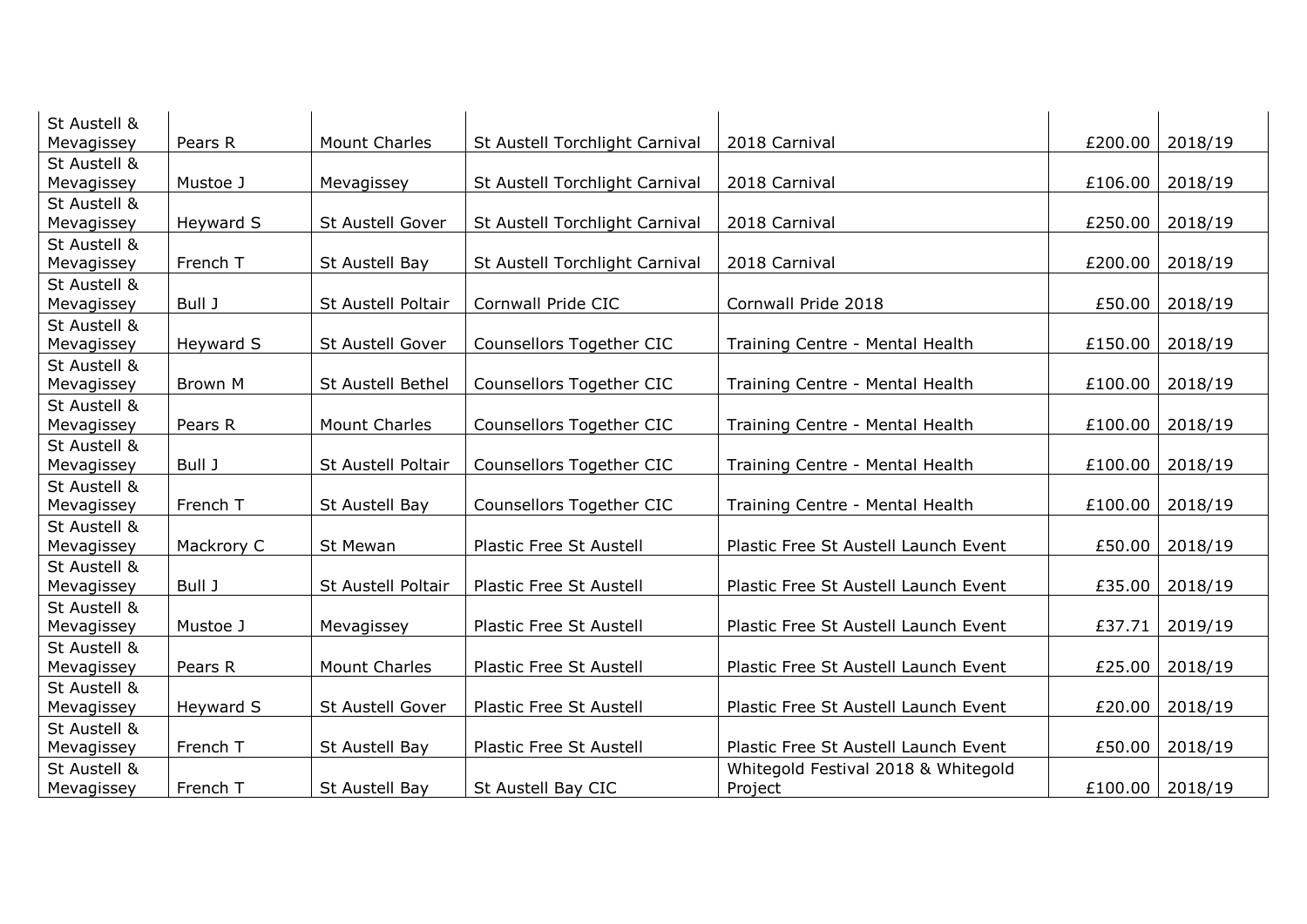| St Austell & |            |                      |                             | Whitegold Festival 2018 & Whitegold |                   |                |
|--------------|------------|----------------------|-----------------------------|-------------------------------------|-------------------|----------------|
| Mevagissey   | Pears R    | <b>Mount Charles</b> | St Austell Bay CIC          | Project                             | £100.00   2018/19 |                |
| St Austell & |            |                      |                             | Whitegold Festival 2018 & Whitegold |                   |                |
| Mevagissey   | Brown M    | St Austell Bethel    | St Austell Bay CIC          | Project                             | £100.00           | 2018/19        |
| St Austell & |            |                      |                             | Whitegold Festival 2018 & Whitegold |                   |                |
| Mevagissey   | Bull J     | St Austell Poltair   | St Austell Bay CIC          | Project                             | £100.00           | 2018/19        |
| St Austell & |            |                      |                             | Whitegold Festival 2018 & Whitegold |                   |                |
| Mevagissey   | Heyward S  | St Austell Gover     | St Austell Bay CIC          | Project                             | £100.00           | 2018/19        |
| St Austell & |            |                      |                             | Plastic Free - Surf Life Saving     |                   |                |
| Mevagissey   | French T   | St Austell Bay       | Surf Life Saving GB         | Championships 2018                  | £100.00   2018/19 |                |
| St Austell & |            |                      |                             | Plastic Free - Surf Life Saving     |                   |                |
| Mevagissey   | Mustoe J   | Mevagissey           | Surf Life Saving GB         | Championships 2018                  | £50.00            | 2018/19        |
| St Austell & |            |                      |                             | Plastic Free - Surf Life Saving     |                   |                |
| Mevagissey   | Mackrory C | St Mewan             | Surf Life Saving GB         | Championships 2018                  | £50.00            | 2018/19        |
| St Austell & |            |                      |                             | Plastic Free - Surf Life Saving     |                   |                |
| Mevagissey   | Pears R    | <b>Mount Charles</b> | Surf Life Saving GB         | Championships 2018                  | £100.00           | 2018/19        |
| St Austell & |            |                      |                             |                                     |                   |                |
| Mevagissey   | Brown M    | St Austell Bethel    | <b>Bethel Lunch Club</b>    | Christmas Lunch                     | £150.00           | 2018/19        |
| St Austell & |            |                      | <b>National Coastwatch</b>  |                                     |                   |                |
| Mevagissey   | Brown M    | St Austell Bethel    | Institution - Charlestown   | CCTV camera replacement             | £100.00   2018/19 |                |
| St Austell & |            |                      | St Blazey Amateur Operatic  |                                     |                   |                |
| Mevagissey   | Bull J     | St Austell Poltair   | Society                     | 70th Production                     | £100.00           | 2018/19        |
| St Austell & |            |                      | St Blazey Amateur Operatic  |                                     |                   |                |
| Mevagissey   | French T   | St Austell Bay       | Society                     | 70th Production                     | £200.00           | 2018/19        |
| St Austell & |            |                      | St Blazey Amateur Operatic  |                                     |                   |                |
| Mevagissey   | Brown M    | St Austell Bethel    | Society                     | 70th Production                     | £150.00           | 2018/19        |
| St Austell & |            |                      | St Blazey Amateur Operatic  |                                     |                   |                |
| Mevagissey   | Pears R    | <b>Mount Charles</b> | Society                     | 70th Production                     | £100.00           | 2018/19        |
| St Austell & |            |                      | St Blazey Amateur Operatic  |                                     |                   |                |
| Mevagissey   | Heyward S  | St Austell Gover     | Society                     | 70th Production                     | £200.00           | 2018/19        |
| St Austell & |            |                      | "Saints" St Austell Walking |                                     |                   |                |
| Mevagissey   | French T   | St Austell Bay       | Football Club               | New kit                             | £100.00   2018/19 |                |
| St Austell & |            |                      | "Saints" St Austell Walking |                                     |                   |                |
| Mevagissey   | Pears R    | <b>Mount Charles</b> | Football Club               | New kit                             |                   | £50.00 2018/19 |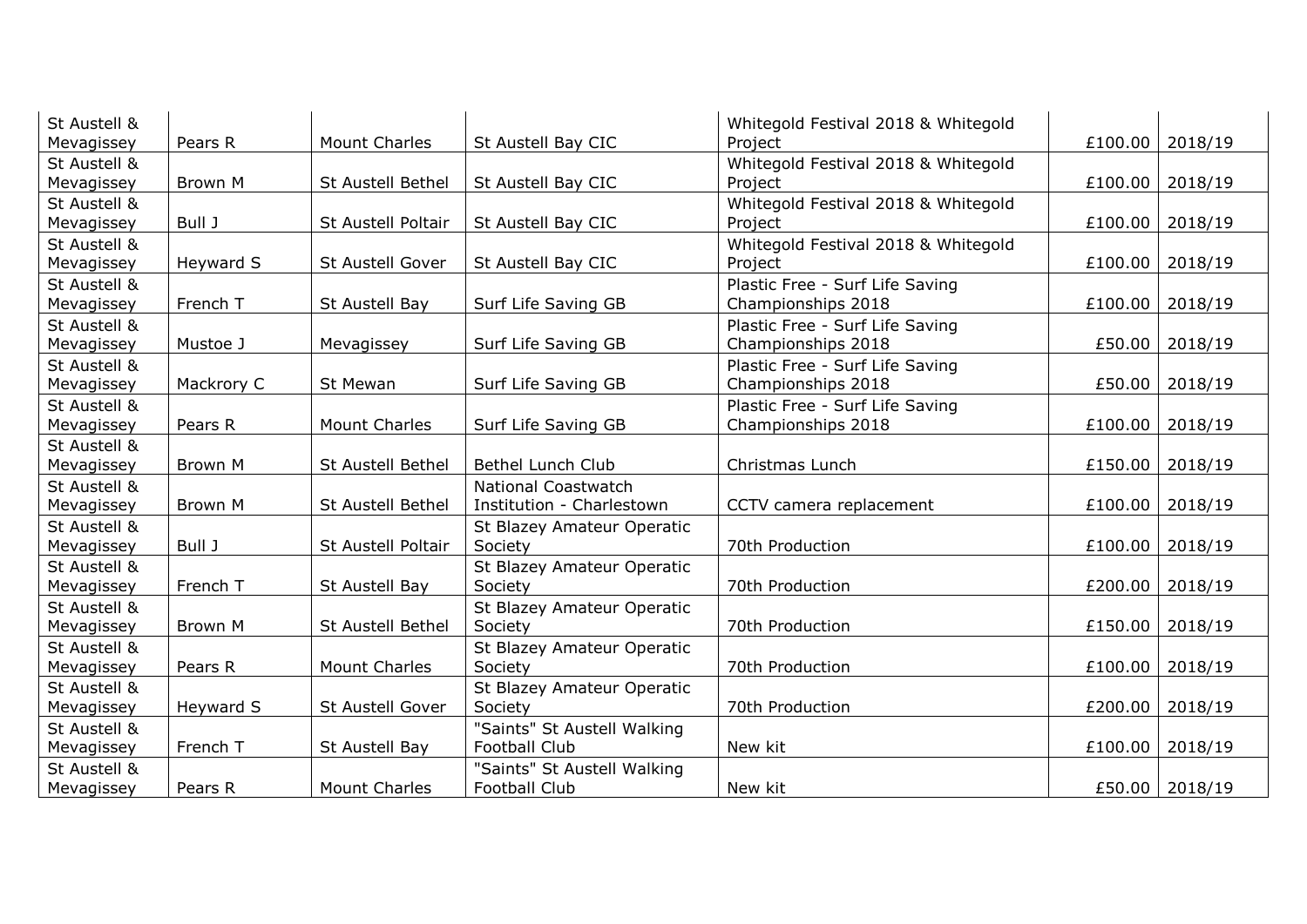| St Austell & |           |                         |                                       |                                      |         |                   |
|--------------|-----------|-------------------------|---------------------------------------|--------------------------------------|---------|-------------------|
| Mevagissey   | Pears R   | <b>Mount Charles</b>    | <b>Hearing Loss Cornwall</b>          | Communication needs equipment        | £200.00 | 2018/19           |
| St Austell & |           |                         |                                       |                                      |         |                   |
| Mevagissey   | Bull J    | St Austell Poltair      | <b>Poltair Residents' Association</b> | Children's Halloween Party           | £243.00 | 2018/19           |
| St Austell & |           |                         |                                       |                                      |         |                   |
| Mevagissey   | Heyward S | <b>St Austell Gover</b> | St Austell Market House               | <b>Christmas Trees</b>               | £200.00 | 2018/19           |
| St Austell & |           |                         |                                       |                                      |         |                   |
| Mevagissey   | Heyward S | St Austell Gover        | Age Concern UK                        | Freezer for St Austell Day Centre    | £219.00 | 2018/19           |
| St Austell & |           |                         |                                       |                                      |         |                   |
| Mevagissey   | Mustoe J  | Mevagissey              | Mevagissey Live Calendar              | Printing of programmes               | £150.00 | 2018/19           |
| St Austell & |           |                         |                                       |                                      |         |                   |
| Mevagissey   | Mustoe J  | Mevagissey              | Mevagissey Parish Council             | #2minutelitterpick board             | £182.50 | 2018/19           |
| St Austell & |           |                         |                                       |                                      |         |                   |
| Mevagissey   | Heyward S | St Austell Gover        | Trewoon Pantomime Group               | 2019 Production                      | £88.01  | 2018/19           |
| St Austell & |           |                         | Samaritans of Cornwall at             |                                      |         |                   |
| Mevagissey   | Brown M   | St Austell Bethel       | Truro                                 | Training for volunteers              | £100.00 | 2018/19           |
| St Austell & |           |                         | Pentewan Valley Parish                |                                      |         |                   |
| Mevagissey   | Mustoe J  | Mevagissey              | Council                               | #2minutelitterpick board             | £170.00 | 2018/19           |
| St Austell & |           |                         |                                       | Merlin MS Centre Community Transport |         |                   |
| Mevagissey   | French T  | St.Austell Bay          | Merlin MS Centre                      | 2018                                 | £100.00 | 2018/19           |
| St Austell & |           |                         | Woodland House (Cornwall              |                                      |         |                   |
| Mevagissey   | Pears R   | <b>Mount Charles</b>    | Care)                                 | Rosettes for Dog Show                | £46.15  | 2018/19           |
| St Austell & |           |                         |                                       | Wild camping training programme for  |         |                   |
| Mevagissey   | French T  | St Austell Bay          | Wild Wonder and Wisdom                | N.E.E.T Young Women                  | £114.57 | 2018/19           |
| St Austell & |           |                         |                                       | Wild camping training programme for  |         |                   |
| Mevagissey   | Mustoe J  | Mevagissey              | Wild Wonder and Wisdom                | N.E.E.T Young Women                  | £110.43 | 2018/19           |
| St Austell & |           |                         |                                       |                                      |         |                   |
| Mevagissey   | Brown M   | St Austell Bethel       | St Austell Memory Café                | Printing of the Weekly Sparkle       | £150.00 | 2018/19           |
| St Austell & |           |                         |                                       |                                      |         |                   |
| Mevagissey   | Bull J    | St Austell Poltair      | Poltair Residents' Association        | Family Easter Fun Afternoon          | £270.00 | 2018/19           |
| St Austell & |           |                         |                                       |                                      |         |                   |
| Mevagissey   | Brown M   | St Austell Bethel       | <b>ABC Residents Association</b>      | Garden benches                       | £270.00 | 2018/19           |
| St Austell & |           |                         |                                       | The Platform 2019 event at the Keay  |         |                   |
| Mevagissey   | Brown M   | St Austell Bethel       | 4FS Youth Dance Group                 | Theatre                              |         | £100.00   2018/19 |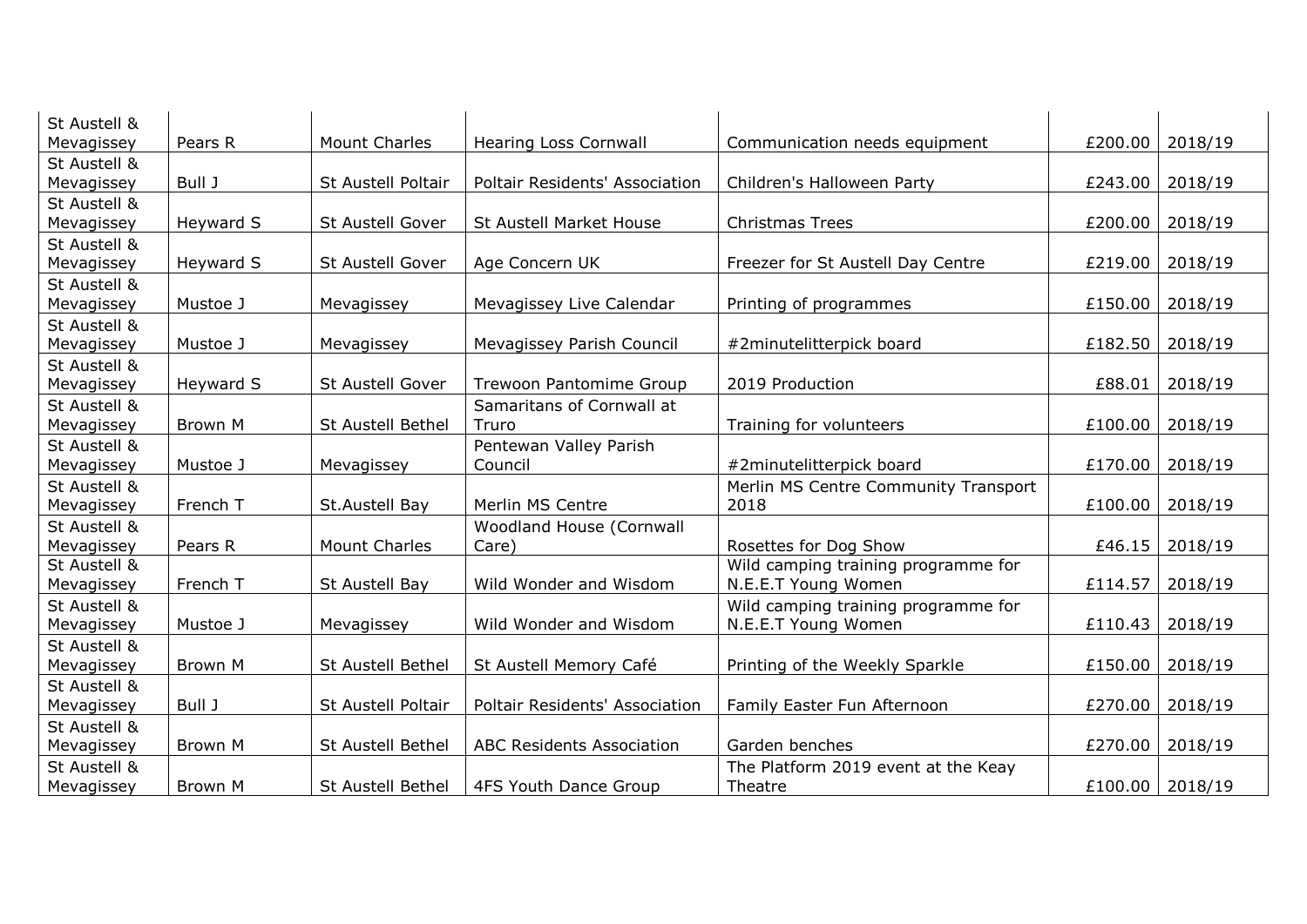| St Austell & |            |                      | The Salvation Army - St            |                                      |                   |         |
|--------------|------------|----------------------|------------------------------------|--------------------------------------|-------------------|---------|
| Mevagissey   | Pears R    | <b>Mount Charles</b> | Austell                            | Chairs for Parents and Tots Group    | £94.32            | 2018/19 |
| St Austell & |            |                      | <b>Buckler Village Community</b>   |                                      |                   |         |
| Mevagissey   | Brown M    | St Austell Bethel    | Association                        | Community welfare and entertainment  | £250.00           | 2019/19 |
| St Austell & |            |                      |                                    |                                      |                   |         |
| Mevagissey   | Mackrory C | St Mewan             | St Ewe Country Fair                | Festival gala tent                   | £674.99           | 2018/19 |
| St Austell & |            |                      | St Mewan Baby and Toddler          |                                      |                   |         |
| Mevagissey   | Mackrory C | St Mewan             | Group                              | Equipment and materials              | £615.00           | 2018/19 |
| St Austell & |            |                      |                                    | Merlin MS Centre Community Transport |                   |         |
| Mevagissey   | Mackrory C | St Mewan             | Merlin MS Centre                   | 2018                                 | £131.13           | 2018/19 |
| St Austell & |            |                      |                                    | Youth groups play equipment, storage |                   |         |
| Mevagissey   | Bull J     | St Austell Poltair   | Seymour Gospel Hall                | and annual camp                      | £252.00           | 2018/19 |
| St Austell & |            |                      |                                    |                                      |                   |         |
| Mevagissey   | Brown M    | St Austell Bethel    | St Austell Amateur Operatic        | Production of The Addams Family      | £200.00           | 2018/19 |
| St Austell & |            |                      |                                    |                                      |                   |         |
| Mevagissey   | Bull J     | St Austell Poltair   | St Austell Amateur Operatic        | Production of The Addams Family      | £150.00           | 2018/19 |
| St Austell & |            |                      | St Blazey Recycle Reuse            |                                      |                   |         |
| Mevagissey   | Mackrory C | St Mewan             | Resale CIC                         | Helping Families in Crisis           | £131.13           | 2018/19 |
| St Austell & |            |                      | St Blazey Recycle Reuse            |                                      |                   |         |
| Mevagissey   | Pears R    | <b>Mount Charles</b> | Resale CIC                         | Helping Families in Crisis           | £100.00           | 2018/19 |
| St Austell & |            |                      | St Blazey Recycle Reuse            |                                      |                   |         |
| Mevagissey   | French T   | St Austell Bay       | Resale CIC                         | Helping Families in Crisis           | £200.00           | 2018/19 |
| St Austell & |            |                      |                                    |                                      |                   |         |
| Mevagissey   | Pears R    | <b>Mount Charles</b> | St Austell Sea Cadets              | Boat maintenance                     | £100.00           | 2018/19 |
| St Austell & |            |                      | <b>Cornwall International Male</b> |                                      |                   |         |
| Mevagissey   | Brown M    | St Austell Bethel    | Choral Festival                    | 2019 Festival                        | £150.00           | 2018/19 |
| St Austell & |            |                      | <b>Cornwall International Male</b> |                                      |                   |         |
| Mevagissey   | French T   | St Austell Bay       | Choral Festival                    | 2019 Festival                        | £200.00           | 2018/19 |
| St Austell & |            |                      |                                    |                                      |                   |         |
| Mevagissey   | Brown M    | St Austell Bethel    | 1st St Austell Scouts              | Refurbishment of ladies toilets      | £80.00            | 2018/19 |
| St Austell & |            |                      |                                    |                                      |                   |         |
| Mevagissey   | Bull J     | St Austell Poltair   | 1st St Austell Scouts              | Refurbishment of ladies toilets      | £300.00           | 2018/19 |
| St Austell & |            |                      |                                    |                                      |                   |         |
| Mevagissey   | Pears R    | <b>Mount Charles</b> | <b>1st St Austell Scouts</b>       | Refurbishment of ladies toilets      | £100.00   2018/19 |         |